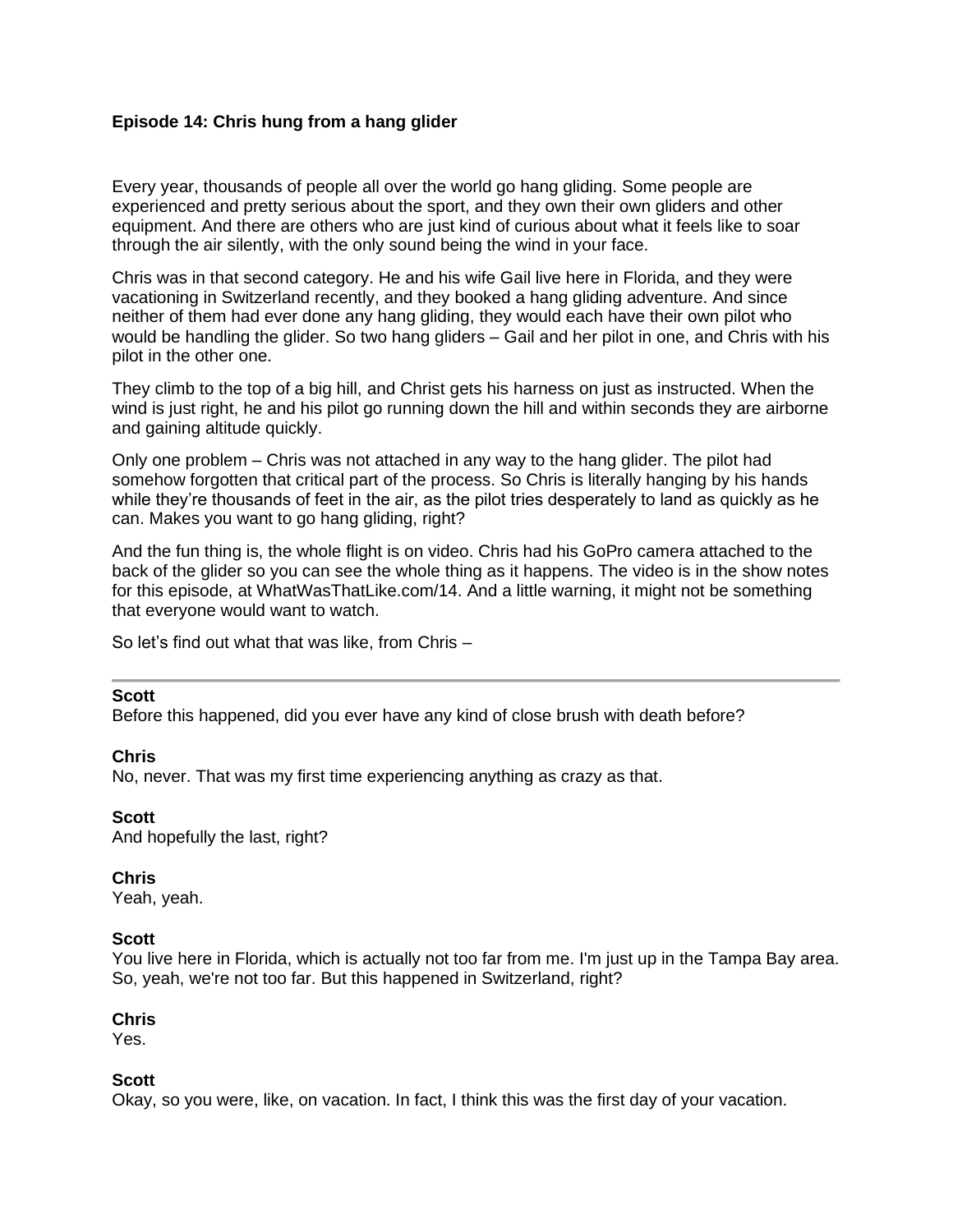Yeah, my wife and I like to travel to different places, and coming to Switzerland was on our bucket list. We usually do something that's interesting on vacation. Normally, it would be zip lining. We've zip-lined in 4 or 5 different countries - it's something that we've always done. We've been on a hot air balloon before - she got me a skydiving trip for my 40th birthday. So, we've gone to the air a few times. This time, she was looking into hang gliding and said, "Do you want to do that?" And I'm like, "Sounds cool!" Let's do it!"

#### **Scott**

It sounds like you both are, kind of, adventure seekers.

### **Chris**

Nothing crazy. Ziplining is pretty safe. Hot air balloon was awesome - I love that. Floating up effortlessly was cool. Hang gliding was just another part of something like that. So, that's the only thing we actually set ahead of time when we went to Switzerland. The rest of the trip would just be exploring.

#### **Scott**

The common theme among all those things is heights. So obviously, neither of you has a fear of heights. I actually bungee jumped once.

#### **Chris**

I haven't done that yet.

#### **Scott**

You gotta try that - it's pretty cool. What I found interesting was that adrenaline doesn't leave your body very quickly. I had a hard time sleeping then. she got to Switzerland. I assumed you had probably booked this hang gliding trip ahead of time, right? You had a reservation?

#### **Chris**

Yeah, the hang gliding reservation was the only thing we did ahead of time. My wife found and picked it out. Everything was cool on the website. The safety rating was good. Like, we always check out safety ratings and all the reviews were great. So, we looked at them.

#### **Scott**

Does the service that you use have several pilots? Or is this, like, a one-man operation? How is it set up?

#### **Chris**

There are several pilots. I think it's just a matter of luck of who you would get that day. The owner wasn't actually at the facility - I think he was on vacation - so, we got 2 of the other pilots and they were great. They picked us up at the hotel. They had another couple of guys that just finished up their flight and were raving about it. The guy in front of me said that this was the coolest thing he's ever done - he's done a lot of things. So, we're all psyched up. Once we drop them off, we started heading to the place to go get the gliders and the other pilot.

#### **Scott**

So you and your wife were going to be hang gliding?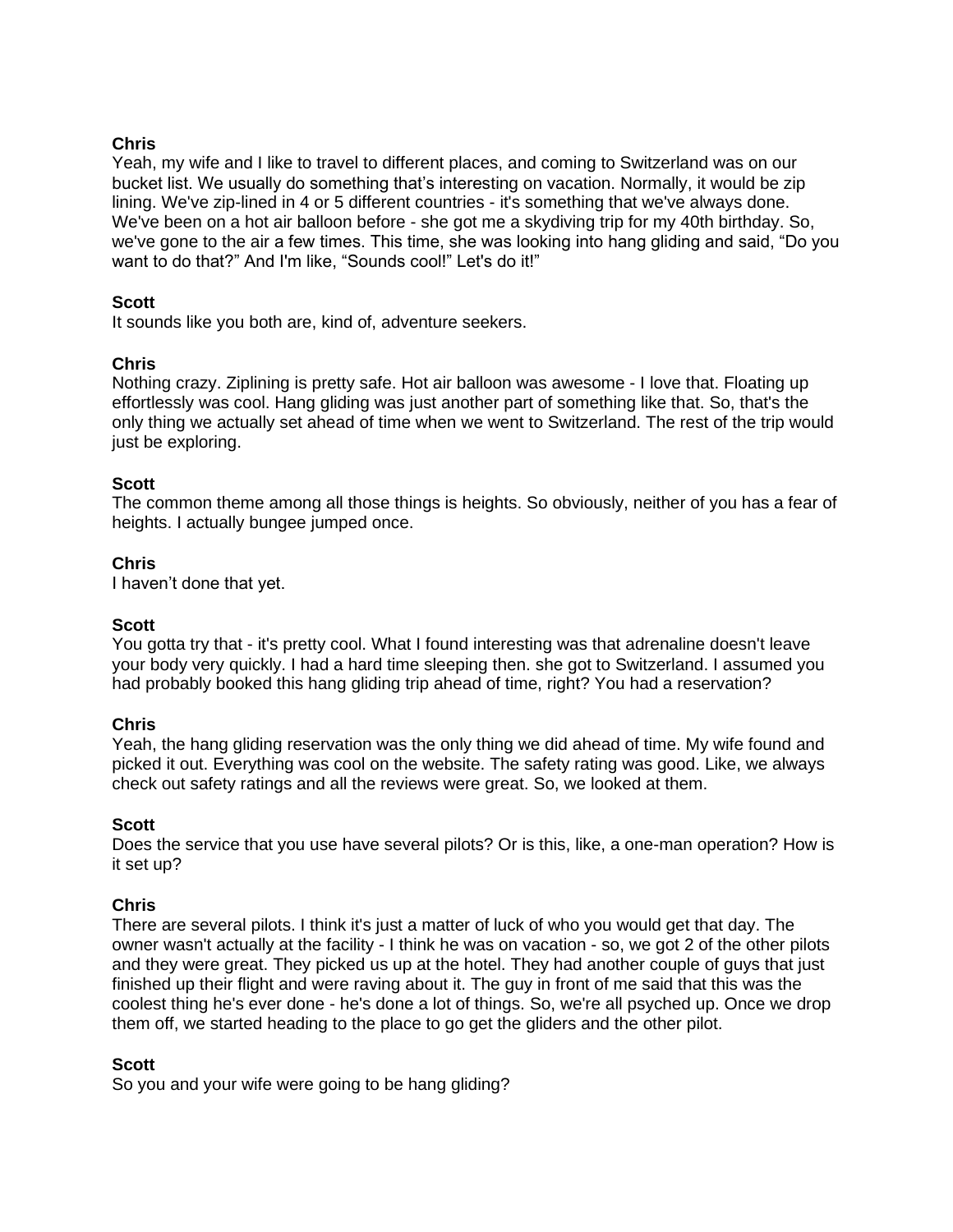We both did. We had 2 pilots go up in 2 hang gliders.

# **Scott**

Okay, all right. I didn't realize that.

# **Chris**

She had a beautiful flight.

# **Scott**

Okay, do you have any idea how experienced your pilot was?

# **Chris**

They both talked about it. There was one guy - my pilot said he was doing it for, like, 10-12 years. So, I was just going by what they say.

# **Scott**

Well, and there's some kind of license involved too, right?

## **Chris**

Oh, yeah. I think somebody said, at one point, that my pilot did some time training or worked at other places in Orlando that does this.

## **Scott**

Oh, okay. There's a hang gliding place in Orlando?

## **Chris**

There are several in Florida. There are no hills to jump off in Florida.

## **Scott**

That's what I was thinking - there are no hills.

## **Chris**

Yeah. There are little airplanes that pull you up and then you release the cable.

## **Scott**

Okay. So before you got on this flight, did either you or your wife have any kind of hesitation or bad feeling about this at all?

## **Chris**

No, not really. Before we left on the trip, I thought it was odd that I started getting really sharp pains in my right hand. I don't know if that has to do with anything. Before we left for the trip, I was talking to her and I was like, "Oh, my God, what is wrong with my hand? It's just shooting pain all of a sudden." It happened, like, twice and I didn't think anything of it.

## **Scott**

Was that the wrist you broke?

## **Chris**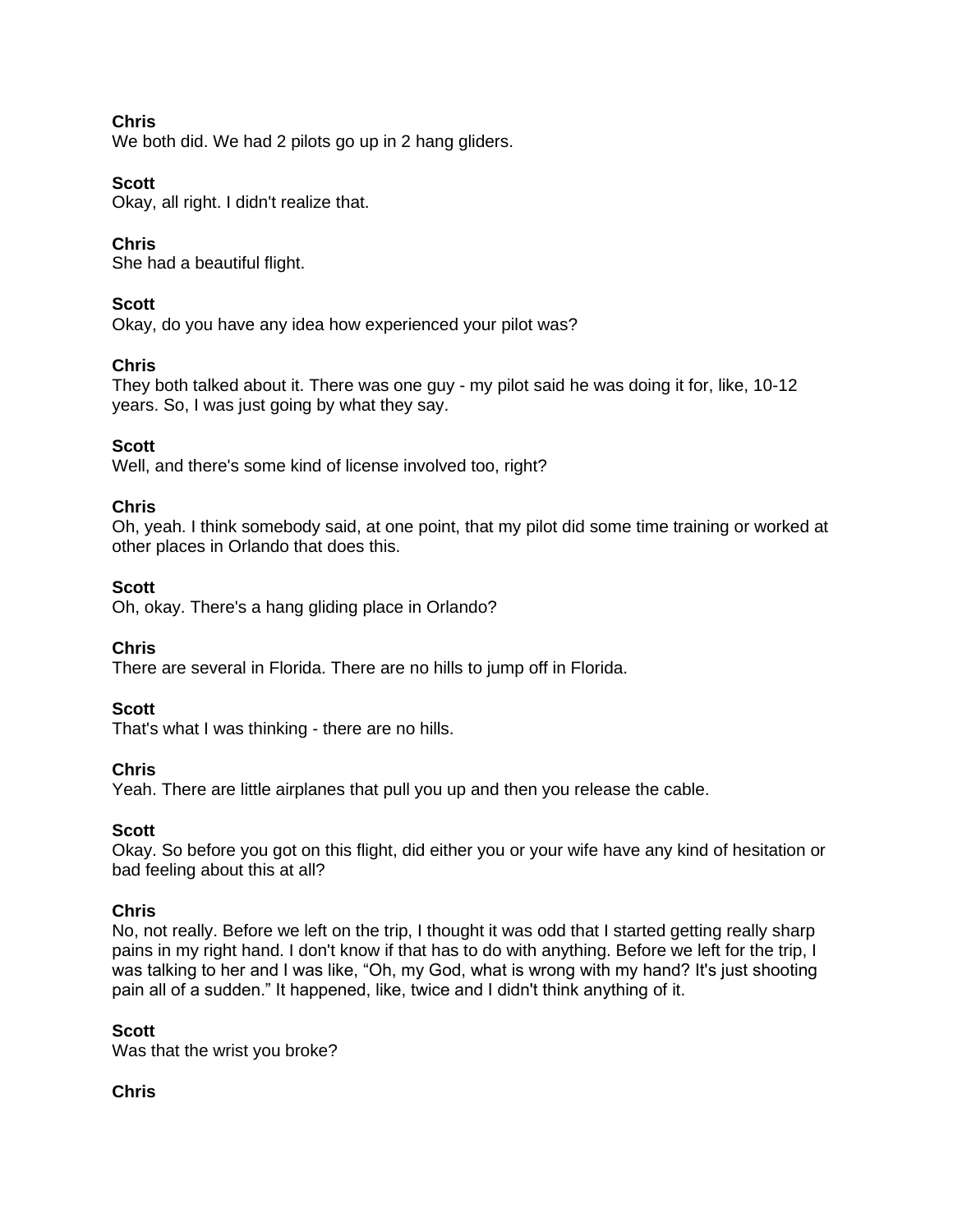Yeah, yeah. That was kind of weird.

### **Scott**

Foreshadowing.

# **Chris**

Coincidence.

# **Scott**

Okay, so you're getting ready to go. What kind of orientation did they give you before you took off?

# **Chris**

On the way up the hill, they were driving up, joking around, showing us videos of previous flights and other people that were doing it, and making fun of the whole thing. It was pretty cool because they were cool guys. They were laughing and joking. We went past the graveyard and he jokingly pointed out, "These are all our former clients." So, it was a lot of fun and good humor.

### **Scott**

I wonder if they still make those jokes.

## **Chris**

I don't know about that last one.

## **Scott**

Alright. Take us through what happened that day from whatever kind of training they do through how everything played out.

## **Chris**

We parked at a certain spot and then we still had to walk up several hundreds of feet to get to the launch zone. We were helping them carry the bags and stuff up there. Once we got up there, we split up. My wife was with one pilot and I was with the other pilot. They were setting up the wing, they had us help stick the support rods in, and they were behind us checking it all out. Then, the time came to put the safety harness on. So, he opened it up, puts it in front of me, and said 'Okay, put your foot here', pulled it up, then he grabbed to the top part of it, said 'Okay, put your head and hands through here', and he stitched it all up. Then, there's a bar that hangs from my harness that I can put my feet on when we're airborne and it levels me out.

#### **Scott**

So you're in, kind of, a Superman position.

## **Chris**

Yeah, He had to get that to just the height of my feet. So, he set everything up on my safety harness perfectly. Then, we practiced running. I had to grab a handle on his right shoulder and there was a handgrip on his left side also. So, we practiced the run probably 3 or 4 times so that we would be in sync and got things going fast enough to get off the hill. After that, we walked underneath the glider which was set up and ready to go. He was doing a little checking behind him that which-- this is my first time hang gliding so I'm not sure what's going on, what we're doing, or anything - I didn't do any research on it. My wife set this up. So, I assumed that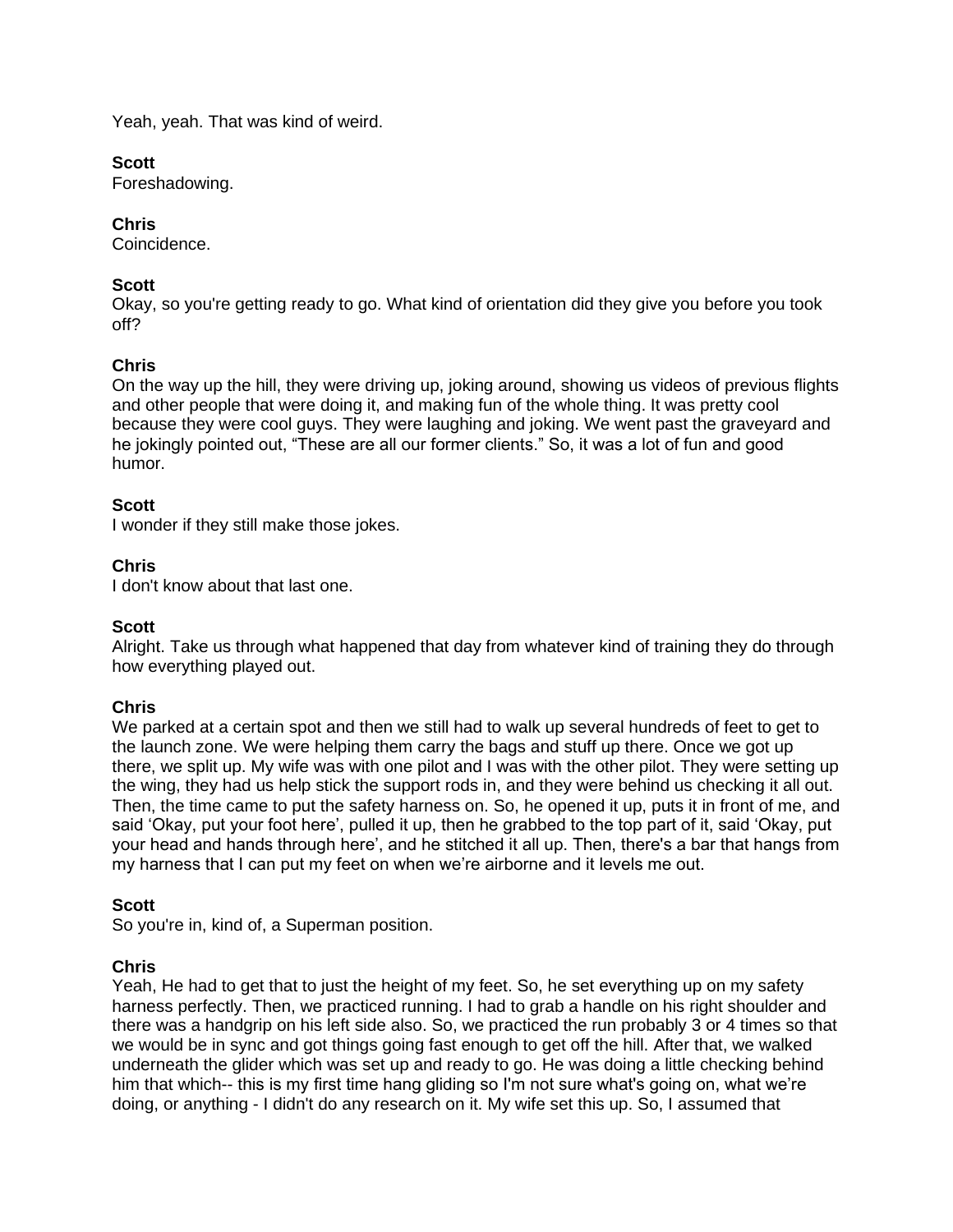everything was good and we were ready to roll. So, we walked up to the edge of the hill there and we waited for, probably, 2-3 minutes - because they had little flags on sticks - for the wind to blow up the hill. There's a big lake in the distance and it's a perfect launch place because as soon as you go off, it starts pulling you up. There's such a breeze coming up. So, when the flag started going pretty good, he said, "Let's go! 1, 2, 3, run!" Then, we ran and you're supposed to run until your feet leave the ground. As soon as my feet left the ground, I was in a precarious situation - I didn't know if I did something wrong. I was supposed to drop the bar that I'm supposed to stand on. I had no clue what was going on. People were asking, "How come you didn't just jump right off?" In the video, it looks like I could but actually, I couldn't because it was way too high. The video was deceiving in that area.

# **Scott**

You got some altitude pretty quickly.

# **Chris**

Oh, yeah. By the time I was trying to grab on, look up, and see what was going on, I was already over a farmhouse and gaining altitude.

# **Scott**

Obviously, the pilot must have immediately realized something was wrong.

# **Chris**

Oh, yeah. I was supposed to be floating above him but I was actually hanging below him.

# **Scott**

Did he say anything to you at that point?

## **Chris**

It was a struggle. At first, we were both trying to-- I didn't know what was going on. I was grabbing and trying to get a handhold. He looked like he was trying to figure out what just happened and I think he realized it pretty quick. So, he was trying to grab and pull me up a little bit, but he couldn't pull my weight up, and I couldn't pull my weight up. I think that's what caused us to veer off to the right immediately. In the video, we veer off to the right. There were houses and some open fields next to those houses, but I don't think he could land there because the wind was coming up the hill so hard that I don't think we could have even landed anywhere there.

## **Scott**

When he first realized that near the beginning of the flight, I think he tried to land pretty quickly, right?

# **Chris**

It looked that way but I don't think there was a spot. I'm not an expert at hang gliding by any means, but there's the triangular brace in the middle that they hang on to, turn, and do all their maneuvers. To get the tip of the hang glider back down, they have to pull themselves in between that and move the weight distribution up front to get the glider to go back down. Well, he was stuck in the back and I was hanging on the landing gear. So, there was no way to get the tip of that glider down.

## **Scott**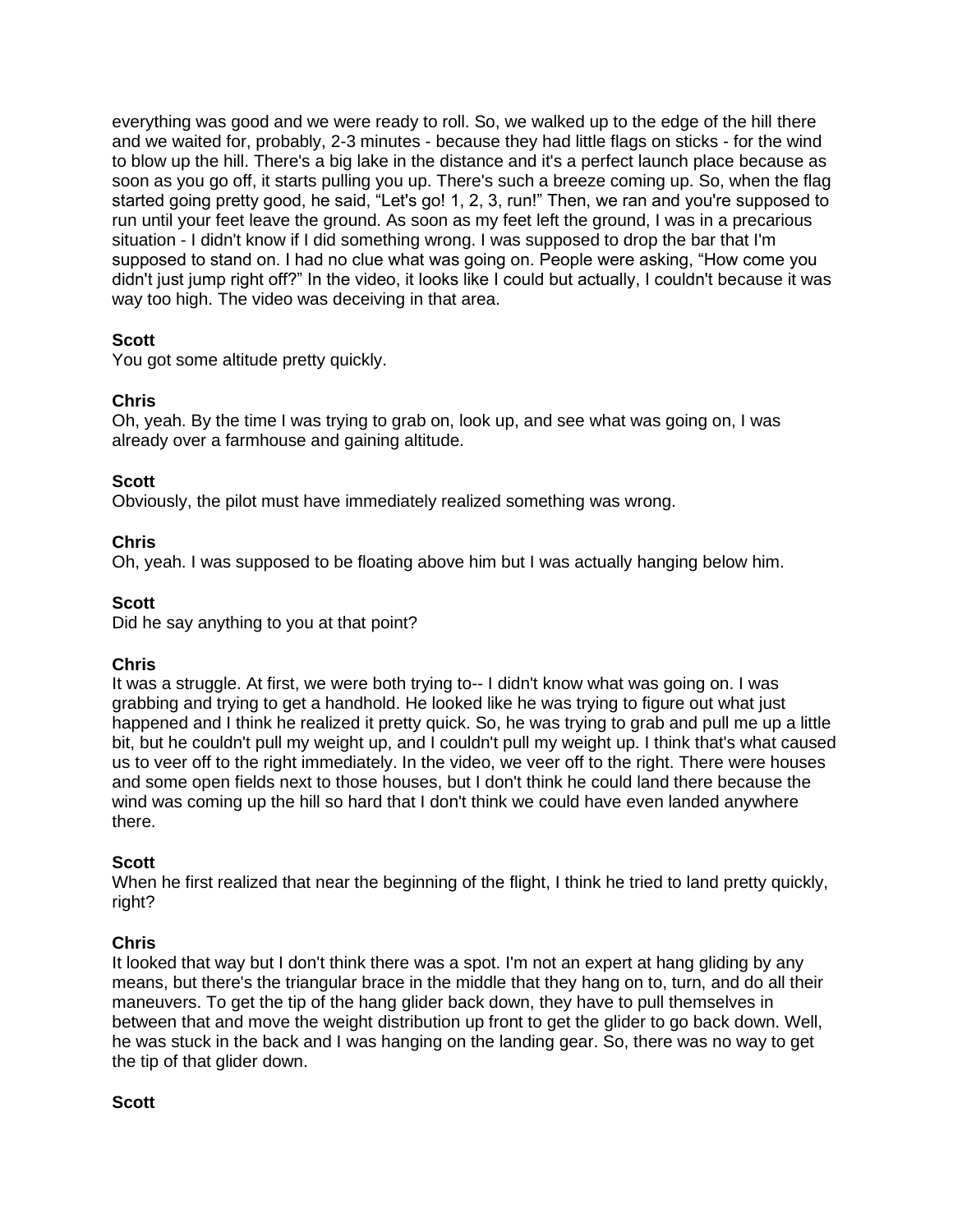You guys were, sort of, in a permanent 'gain altitude' position.

# **Chris**

Yeah, we're just kind of plowing through the air down the hill because there was no way to angle its nose down.

# **Scott**

What do you think your altitude was at that point?

## **Chris**

I don't even know. Everybody said that we gained altitude - well, we didn't gain altitude, the hill just fell away from us. So based on the size of the little cars that look like ants below me - I don't know - I would say 1,000 plus feet. The elevation of that hill was 4,000 feet, so I'm not exactly sure how high we were from the ground.

### **Scott**

Far enough down that if you fell down, you're not gonna make it. When I saw the video on YouTube-- did you edit the video yourself?

### **Chris**

Yeah.

### **Scott**

Okay. Obviously, the little annotations and graphics that you put on it add some level of humor to it. When you look back at it, you can laugh, but you had to have been scared to death though.

#### **Chris**

I don't know if I was scared. I just tried to stay calm the whole way down. At one point when I looked down, I envisioned myself falling - I kind of saw myself falling through the air in my mind and that's when I just decided to hang on as hard as I can.

#### **Scott**

And you were only hanging on with your hands, right? I mean, it's not like you could get that bar under your arm to get better leverage or anything.

#### **Chris**

Yeah. My right hand was just searching for something to grab on to most of the time and it ended up hanging on to the fabric of his pants which wouldn't have done anything if I lost my grip with my left hand. If I had grabbed that bar with both hands, I would have pulled myself up, and put my elbow around it or something, that would probably be a little bit easier.

#### **Scott**

I guess you'll know that for next time.

#### **Chris**

Yeah. Next time, I would bring extra bungee cords with me so I don't have to worry about that.

## **Scott**

Right. Yeah. I understand that you tore a muscle in your bicep.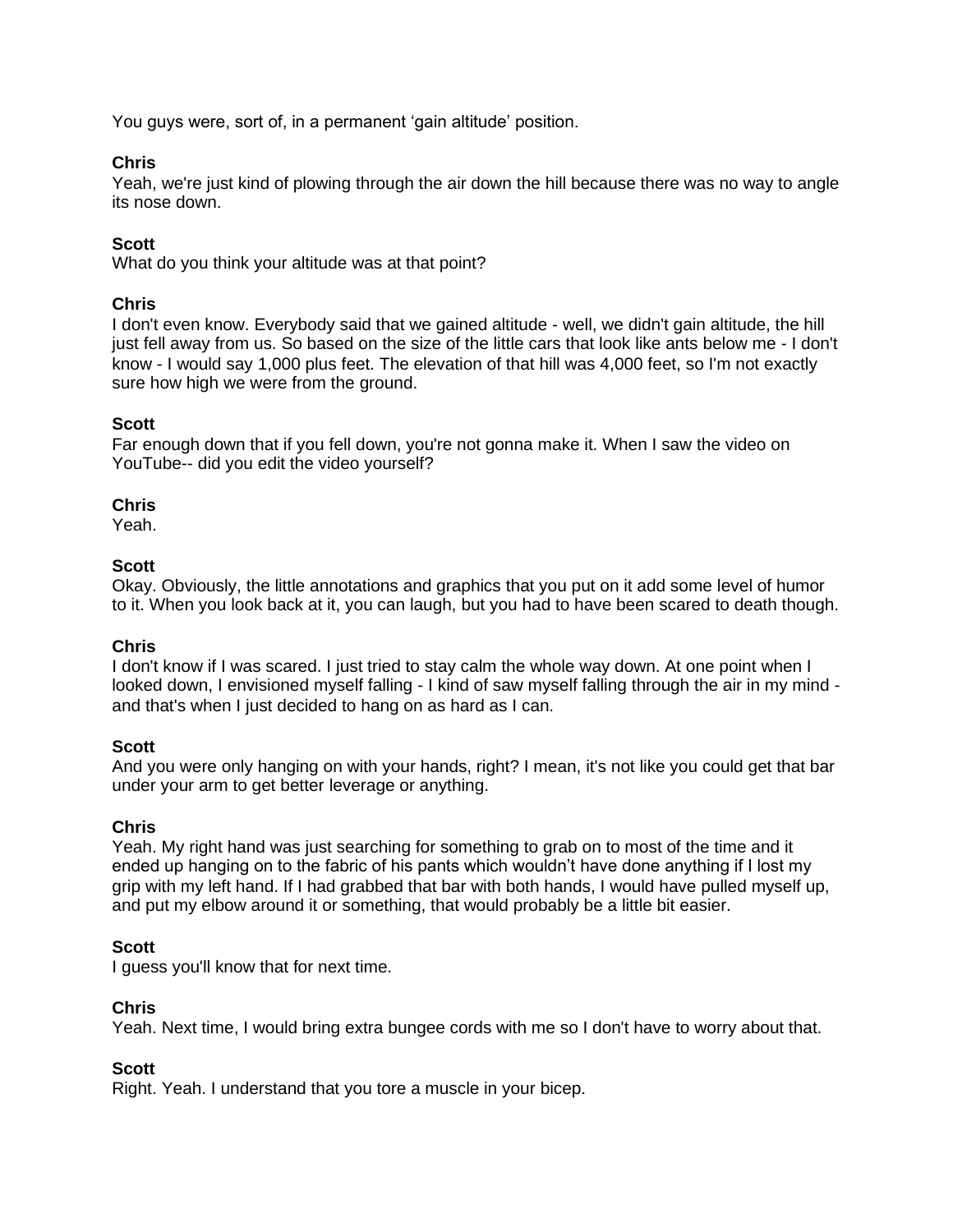The biceps have two muscles - one's a thicker muscle which is the bigger part of it and one's a thinner one that holds on to your shoulder via tendon. That one kind of split because I was holding on for too long.

# **Scott**

And that was on your left arm that was on the bar the whole time?

# **Chris**

Yeah.

# **Scott**

Okay. Can you tell exactly when that happened?

# **Chris**

No. After I got out of the hospital, I realized that. When you work out, do a little too much, and kind of pull your muscle out a little bit, my bicep felt like that and it wasn't going away. I think I was in the hotel room and moving something when my tricep muscle popped. Then, I was like, "There's something wrong with my arm here."

## **Scott**

But that must have happened in flight?

## **Chris**

Oh, I'm sure it did. I read a quote by someone, saying, "A normal person uses 40% of their strength." He says that if I tore a tendon and one of my muscles, I use over 100%.

## **Scott**

So, even after that muscle was torn, you still kept hanging on?

## **Chris**

I had no choice.

## **Scott**

You weren't necessarily using that muscle so much to hang though - it was more, like, your hands - right? was that where you felt the weakness - in your hand?

## **Chris**

I don't know if it was a weakness. I didn't really feel anything. Holding on was the only thing on my mind. I wasn't, like, 'This is hurting' or anything. I just locked on and that's pretty much what I did. It could have happened when my feet hit the ground and I got my grip got pulled off. I don't know.

## **Scott**

What's interesting is the total time that you were hanging was, I believe, 2 minutes and 14 seconds.

## **Chris**

Yes. Yeah.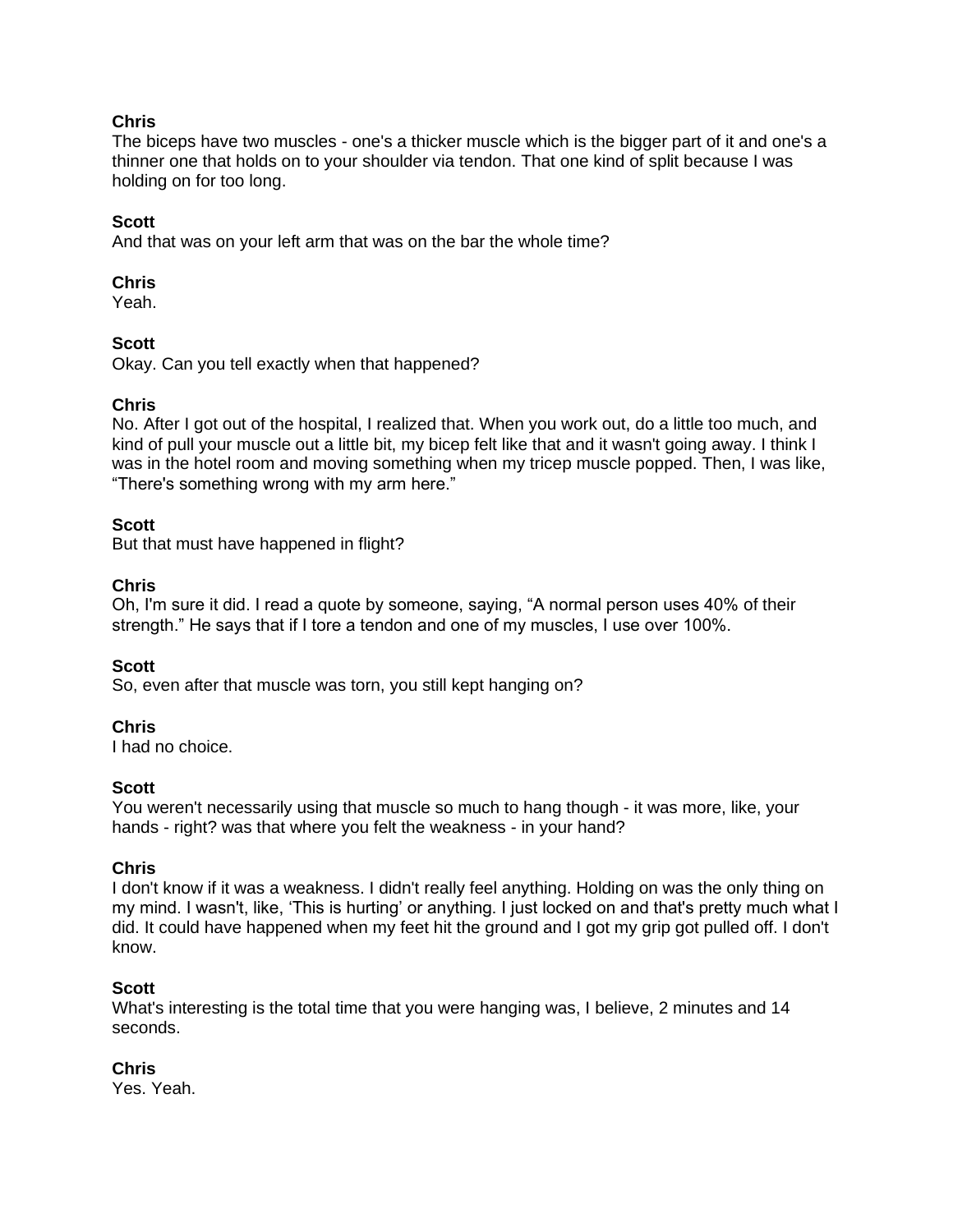## **Scott**

Just hearing that number doesn't seem like a very long time. For somebody who doesn't know how that felt, go find a chin-up bar or something and just hang there for a couple of minutes. Especially when you're in a situation like that where you're thousands of feet above the ground- -

#### **Chris**

I thought it took forever. Because my wife took off before I did and I landed before she did - she was up in the air for, like, 15 minutes - I thought it was, like, 5 minutes. But when I got the video back, I looked at it, I'm like, "Alright, only 2 minutes and 14 seconds."

#### **Scott**

And when did she realize that you guys were having a problem?

### **Chris**

She didn't know the actual true story until we are in the ER. The pilot went with us in the ER and he sat with us the whole time. He got up to go get his car keys or go to the bathroom or something. And she's like 'Did you just land hard?' because she never knew what happened. She said, "Did you land bad? Did your hand come down or something?" I'm like, "I was never attached." And that's when her mouth hit the floor. She's like, "Are you kidding me?!"

#### **Scott**

Wow. Well, it's kind of better that she didn't know what was happening. Let's talk about the landing. How did that happen? I mean, how far off the ground were you when you dropped?

#### **Chris**

My feet actually touched the ground. There was a GoPro that was filming it - it's got the fisheye so it looks like we're actually higher than we were. We were coming in, I saw the ground coming up, and I was very glad to see it because I had about another 5 seconds left in my left-hand grip. I mean, my hand was opening and I didn't have much left in me. I looked down and pointed my toes a little bit. Because we were coming in at about 45 miles an hour, as soon as my toes hit the ground, it just kind of pulled my grip off and I just hit the ground pretty hard and did a couple of flips or rolls. I sat up and compose myself. I hit the ground - it did knock the wind out of me. I sat up and I was, like, "Wow, what just happened?" Then, I was, like, "Something's not right." I looked at my wrist and it was all bulged out. When I looked down, I saw that my wrist is broken.

#### **Scott**

I mean, if you fell out of a car at 45 miles an hour, it could have been a lot worse.

## **Chris**

Yeah. Fortunately, I had a helmet on because I did hit my face and my glasses got pushed in a little bit. I got a scrape on my forehead. My left bicep was just ripped to pieces - like, I dragged it on the street after falling out of a car.

#### **Scott**

So, the pilot kind of dropped you off, then he continued and landed. How far away was he when he stopped?

#### **Chris**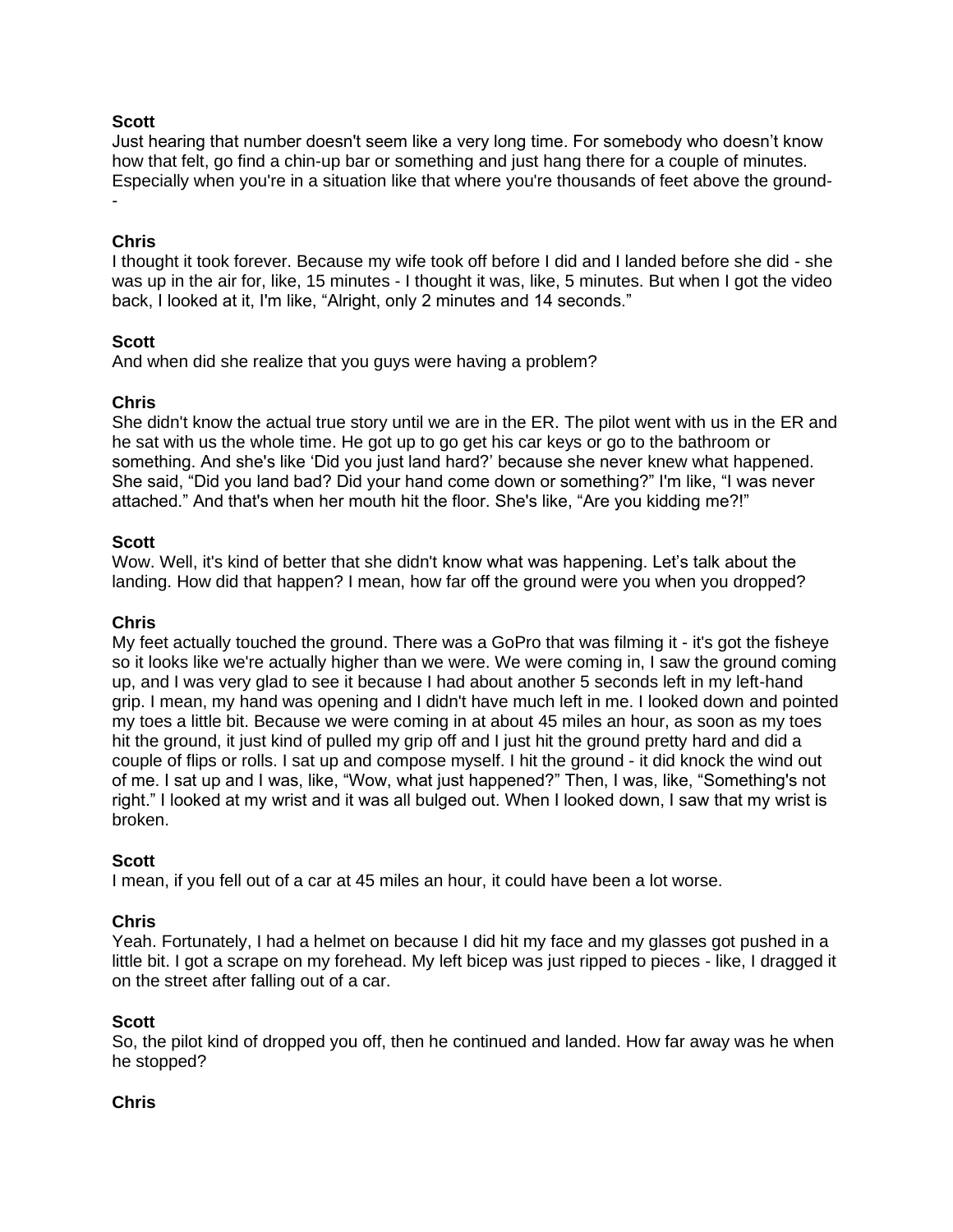I think it was about 100 feet or so. He flew over a fence post and ended up landing in a gun range. I don't know why they have a gun range just above their landing strip, but there's a gun range there. So, he landed in the gun range.

# **Scott**

That could have been a whole other level of complexity to this story.

# **Chris**

Oh, yeah. So, he got himself unbuckled pretty quick. In the portion of the video which I didn't post, he was breathing so heavily because it took everything he had to get that thing down. So, he was just gasping for air. He unhooked himself, came up to me, and said, "Don't get up. Just stay still." He was expecting that I would get shocked out or something. I just said, "My wrist is broken. I don't know how I stayed calm through the whole thing. For some reason, I said, "My wrist is broken. We need to go get this taken care of." He was, like, "Just stay still." And I'm like, "I'm fine. I can get up."

# **Scott**

Sometimes, people in shock think they're fine.

## **Chris**

Yeah, I kind of knew it. I just knew that my wrist was broken and that's the only thing I felt that was off.

## **Scott**

Just as a side note, what kind of work do you do? I mean, were you exposed to emergency situations at all?

## **Chris**

No. Up until this week, I was a parts manager at a Porsche Volkswagen dealership.

## **Scott**

Okay. It's not like you're an EMT or something that we see in emergencies.

## **Chris**

I got 4 brothers and a sister. So I've seen enough of broken arms, blood, and gore.

## **Scott**

It's good to know how you'll react in a situation like that, though - most people don't know because they've never been exposed to that.

## **Chris**

I think that's the whole thing - just remaining calm and thinking things through instead of freaking out. I mean, I've had so many people say, "How were you not screaming your brains out and freaking out?" If I did that, I wouldn't hold on because I use more energy doing that.

#### **Scott**

That's right. Panic is never good. So how did you get to the hospital? Did you land near a road where an ambulance could get to you? What happened then?

## **Chris**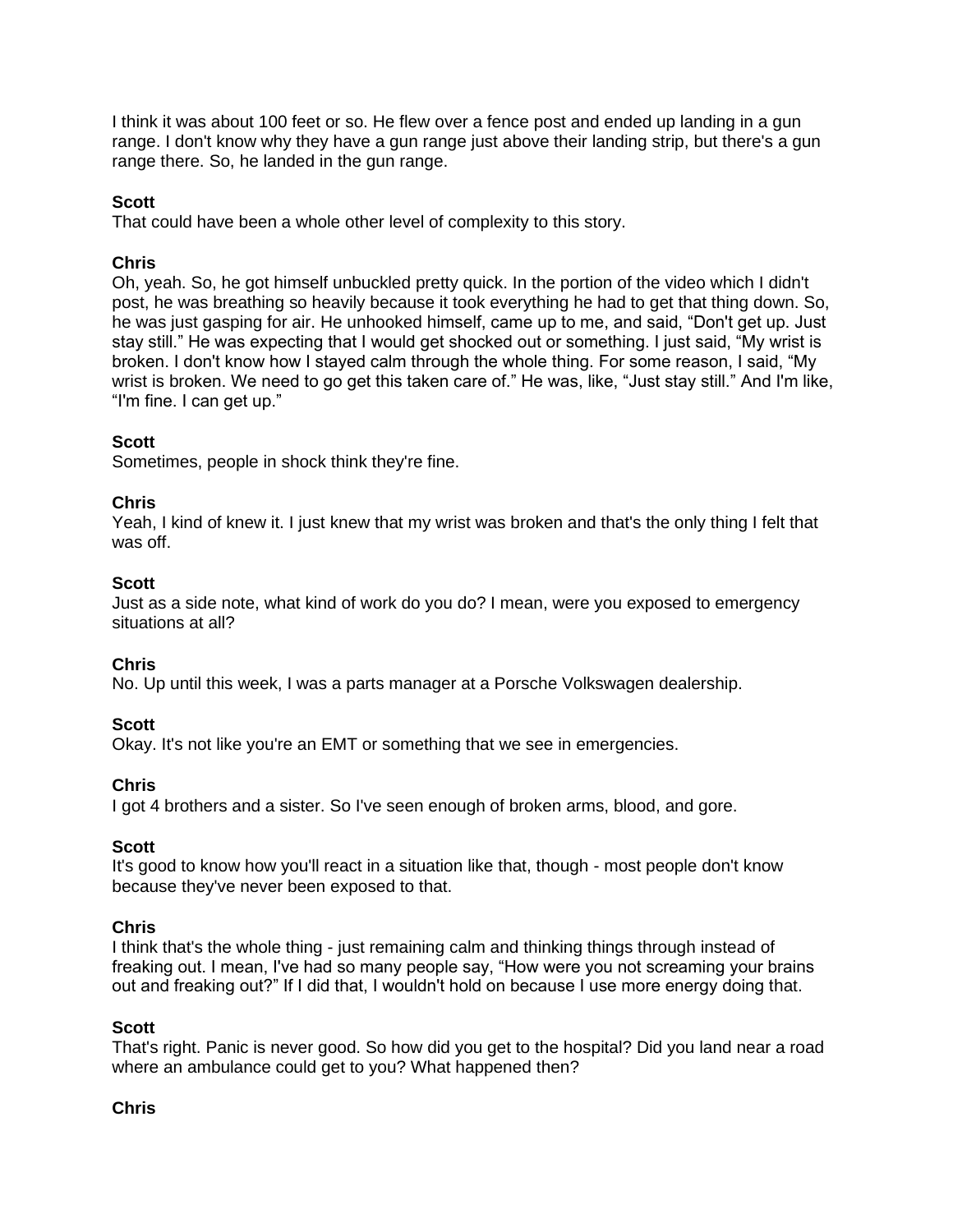The field that I landed on was, I think, pretty much a cow pasture. After that was the gun range. Then, a few more fields up is the actual landing site - the road was behind that. So, once we stood up and started walking, he said, "We need to get to the road so our van can pick you up." So, we started getting over there. I had to climb underneath 2 electric fences with a broken wrist. He's like, "Duck down lower." So, we climbed through 2 electric fences, got to the road, walked down the road a little bit, then his partner with the van came pulling up and they're like, "We're taking you to the hospital. It's right over here. It's real quick. Come on, get in." I'm like, "I'm not getting into anything until my wife sits here with me."

# **Scott**

And how far away was she?

## **Chris**

She was at the regular landing site. She was waiting for me to land. She asked her pilot, she has her pilot. She's like, "When's my husband coming in? Which way is he coming in?" And he, kind of, saw us on the way down because she has a video of her flight and it's beautiful. As they're coming to land, I see him looking down to our area and he's like, "I think he's down already. There might have been an issue." So, we pulled the van around to the actual hang gliding place and my wife was standing there, looking around, having a beer, and waiting for me to show up. I'm like, "Come here. We gotta go to the hospital." That's when we all got in and went to the emergency room. It took a while. We did some X-rays, went back, and did some more X-rays. They told us, "We need to have surgery to repair it." So I was given the option of doing it now or when I get back home. We just got there, so we had 7-8 more days left. So, we just decided, "Let's just do it now." The pilot stayed with us the entire time. I mean, his flight insurance covered everything so we didn't have to do anything there. He stayed with us until it was, like, 11 PM. I didn't get surgery yet because Switzerland has a lot of mountains. The helicopter brought 3 other people in - while I was in there - who were in worse shape than I was. So, I got pushed back on the surgery table. I was scheduled to go in at 11:30 PM. At 11 o'clock, I told my wife, like, "You can't do anything for me here. I mean, I'm going to be whacked out in surgery." He was gonna drive her back to the hotel, and I said, "Just go back to the hotel, bring me some clean clothes, and come back tomorrow." She wasn't too happy about that but she did. I went into surgery at 11.30 PM and I didn't get out till 3:30 AM. It was interesting - waking up out of anesthesia in a strange hospital where everybody was speaking German.

## **Scott**

And so how long were you in the hospital?

## **Chris**

I got out of the hospital at, like, 3 PM the next day. Our flight was before noon, so it had only been a day or so - a little over a day.

## **Scott**

And you continued your vacation from there?

## **Chris**

Yeah, we went sightseeing and stuff. I took it easy for a day at the hotel. We had to go get more bandages and treatments and stuff. I had a brace and a sling on. So, I had to keep taking that off every day and putting new bandages on. We didn't get to do what we wanted to do. We wanted to go golfing and go hiking, but we didn't get to do that. We hopped on the train, went to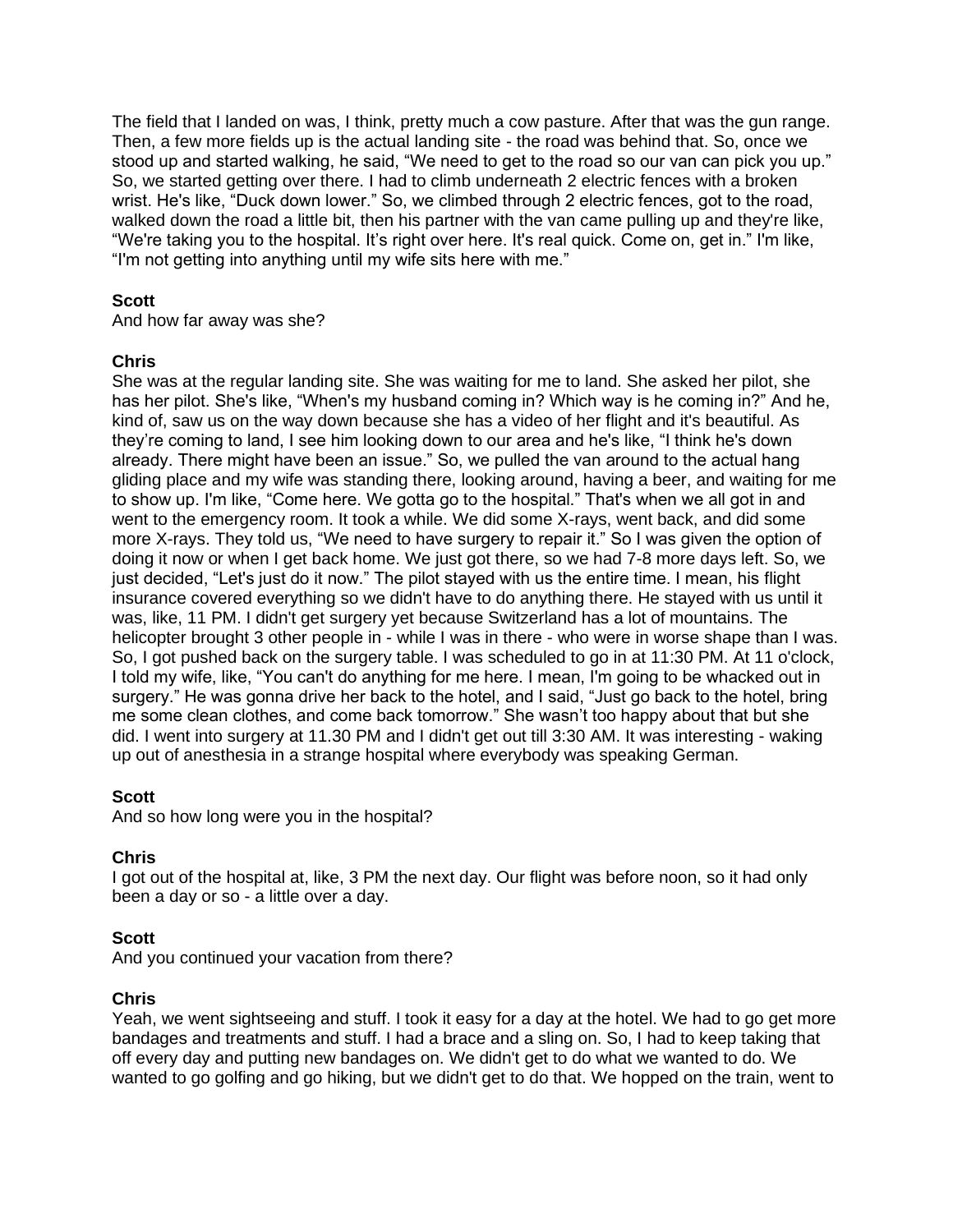Lucerne, saw the Lion Monument that's carved into the wall in Lucerne, went around, and checked out different places, restaurants, shops, and views.

### **Scott**

Yeah, you're already there. Why not? Do you have any idea as to why did this go wrong? Was it just simple forgetfulness? Did you talk to the pilot about it?

### **Chris**

Well, we questioned him when we got to the hospital. My wife was questioning him a lot. After that happened, my wife and I spoke about it, and I asked her how her pilot went through the whole process. Her pilot verbally announced everything he was doing as he was doing it. My pilot-- once we got the harness on, we got underneath there, I think he must have gotten distracted and just skipped a few steps because he didn't verbalize any of that.

### **Scott**

Right. He just had his mental checklist that he's probably done hundreds of times. When it's something that's ingrained and done for so long, how can you forget such a critical step? That just seems really odd, but everyone's a human, right?

### **Chris**

That's how I look at it. I mean, I'm alive to tell the story. I got 2 surgeries coming up. Still, I'm going to have to have the plates removed from my wrist next month and, then, my shoulder scoped out the month after that. So, he's human. He did all he could in the video. You can see that he was flying with one hand holding on to my safety harness. He was trying to make a beeline landing and getting us down quickly. So it's human here. I really can't point fingers - I'm not that kind of person.

#### **Scott**

And throughout this flight, as scared as you were, he must have been just as terrified himself.

#### **Chris**

Oh, yeah. Like I said, when he got to the ground, he was gasping for air. I mean, it took all he had to get us down and do that.

#### **Scott**

I read that the incident is being investigated by flight authorities in Switzerland. Do you know what's happening there?

#### **Chris**

I've heard that too. He actually went and reported himself. He went to these Swiss handling authorities, reported himself, and told them the whole incident. The guy was devastated. He's never gonna forget this for the rest of his life. I mean, he felt absolutely horrible about it because he couldn't explain what had happened. He said, "I don't know. It's just who human error. I don't know what happened." He reported himself and I don't think there's really an investigation. I think they might just update their safety standards a little bit. I've received calls from hang gliding places that want to give me a free ride now.

#### **Scott**

Free hang gliding for life!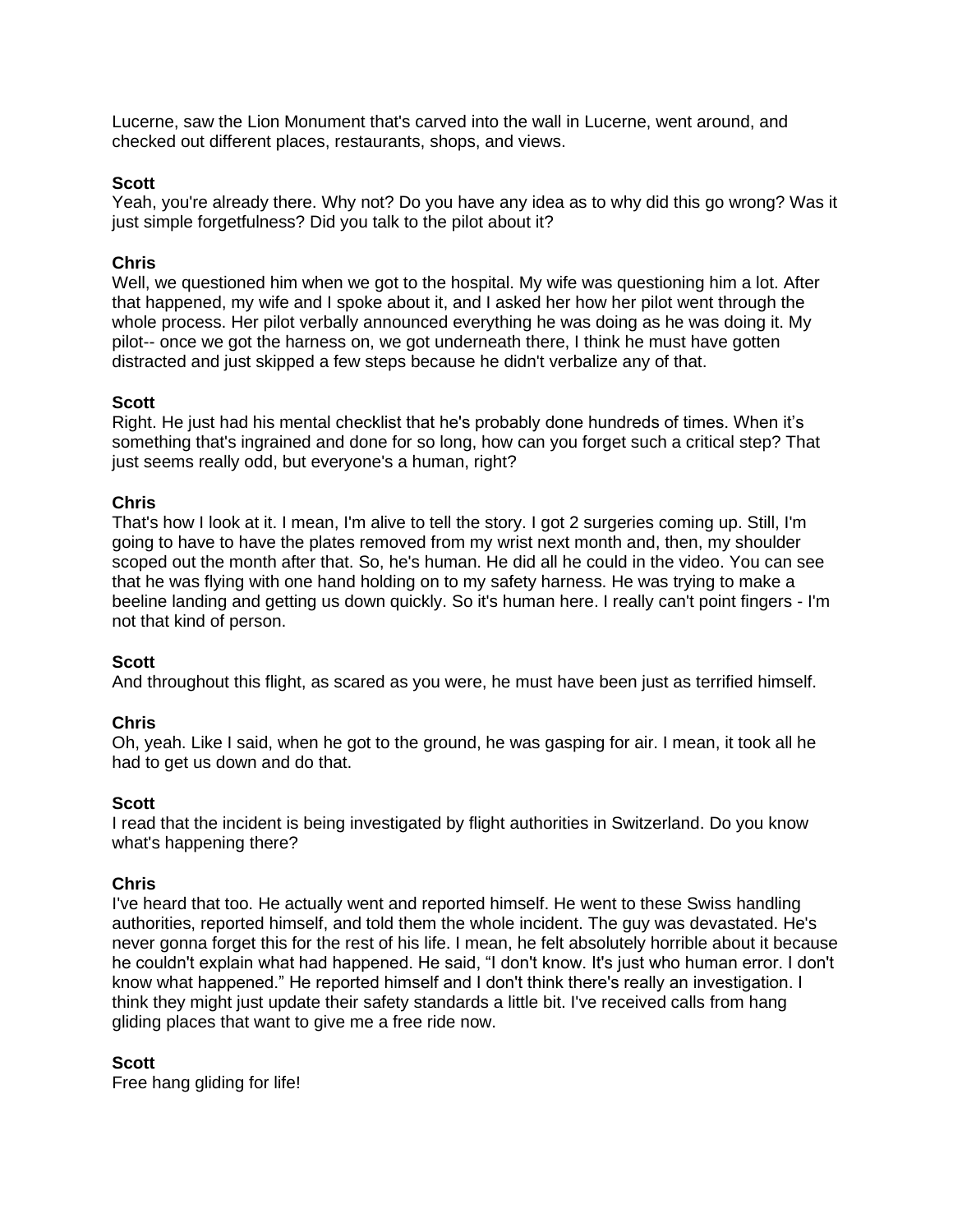They all talk about doing a hang check - a lot of people talk about doing a hand check. That's when the glider is on the ground, you hook yourself in, and then you just hang from the wires holding you up. Then, you get up just to verify that you're locked in.

#### **Scott**

When I'm watching the video, it looks like we're watching from behind. But it looks like there's another camera out front swinging back and forth. Is there another video facing you guys?

#### **Chris**

That was their camera. My GoPro was taped to the back tail of that thing pointing down. So, my camera was attached to the back. His camera may or may have not even been on because it was flopping back and forth. I mean, he wasn't touching it. He was just worried about getting me down. If there was any footage on there, I'm sure it has been deleted. By the time I got my camera back, when I was in the ER, the camera footage was deleted also.

#### **Scott**

Say that again? What was deleted?

#### **Chris**

The footage of my camera was deleted.

#### **Scott**

How did you still have the video then?

#### **Chris**

A place called salvagedata.com. They undeleted the video. They dug down into all the sectors, pulled the video out, and rebuilt it. They do hard drives when hard drives crash and they retrieve information - that's what they specialize in. So, I've sent that off to them and they pulled the whole video back.

#### **Scott**

That is interesting because my primary business is computer repair and I do data recovery myself. So yeah, a lot of times, people think they can just format a drive and all the stuff will be gone, but it's not really gone, obviously. It's amazing that they were able to get that back. What did the hang gliding place say about why that was deleted?

#### **Chris**

If it was my company, I don't know if I would have done the same thing - just trying to do damage control - because the last thing I want to do is put someone out of business and hurt a whole community of people that do this for a living. I mean, I've been reached out to by hang gliding associations to know if I'd be willing to help them in their safety procedures. I was told that I brought a lot of attention to hang gliding again.

#### **Scott**

Is it good attention, though?

### **Chris**

It brought attention to it. I think that if they do the safety checks like everybody says they should be doing, that's the way it should be done. But it wasn't my intention to put this video on to hurt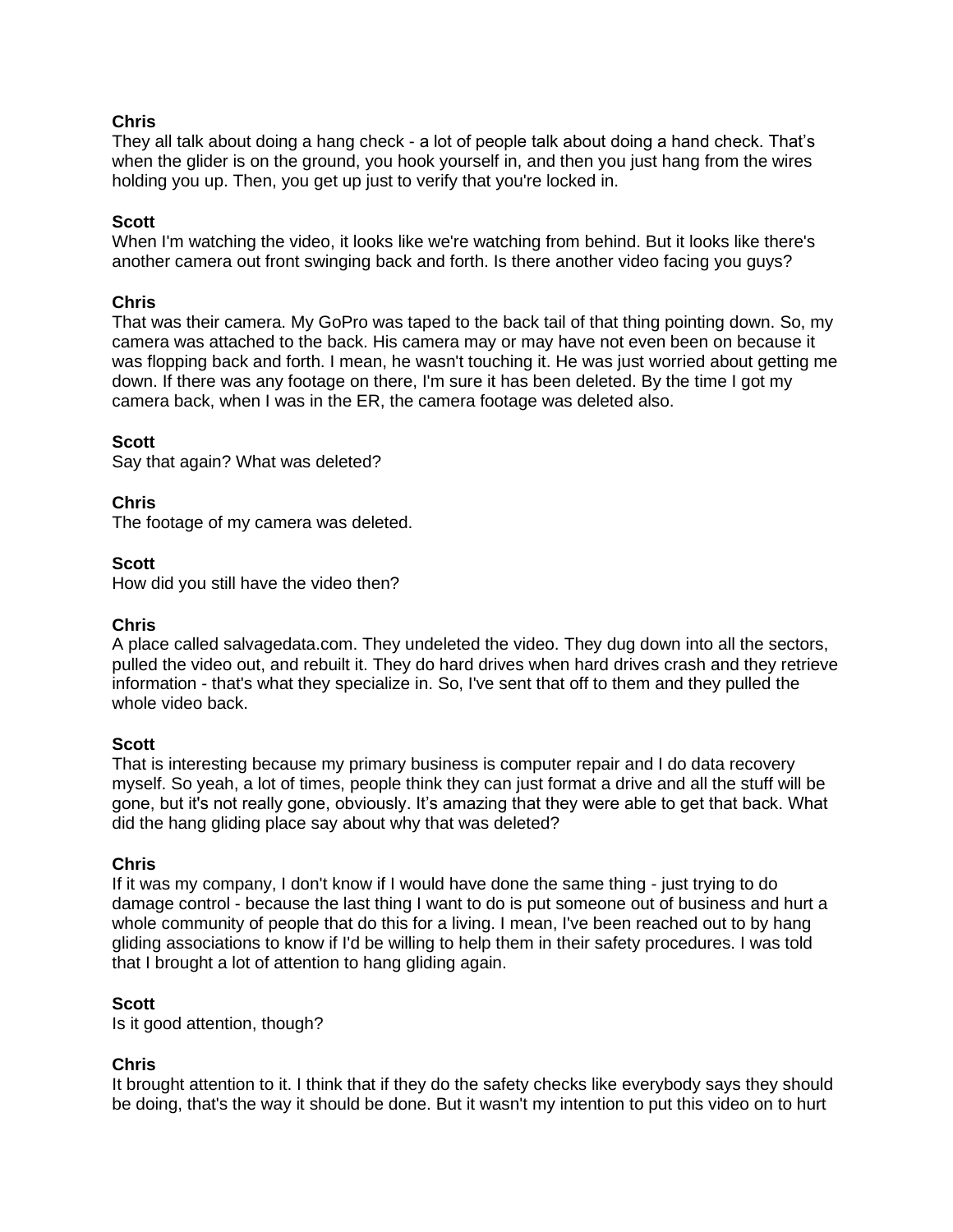that or to make it look bad. I pretty much have a YouTube page just to throw stupid videos in to show my family and friends. When we go on trips, I'll add my video and share it with my family and friends. I had no idea that that video was going to do what it did.

### **Scott**

Yeah, it's kind of going viral a little bit. If I were in their shoes, I would be thinking, "Man, this guy's an American. Americans sue everybody. What do we have to do to protect ourselves?"

### **Chris**

Well, we did actually talk to a lawyer in Switzerland not really to sue the pants off of somebody, but to know what our legal rights were. Switzerland's an entirely different country than here. It doesn't have ambulance chasers. They put a cap on things over there. So if we did do a lawsuit or anything, we could only get back any funds that we've lost because this happened. So, we went and bought bandages. We took all our dirty clothes, stuck them into my wife's suitcase, went to the post office, and mailed that back to our house so that we didn't have to carry 2 big suitcases. I had a 70-pound camera backpack that I wasn't going to be able to handle - my wife probably wasn't either - so we bought another case for that. My watch got ripped off my arm - I don't know where that is. So, it's whatever you've lost.

### **Scott**

So, just reimbursing what you expect your expenses were?

**Chris**

Yeah, yeah.

#### **Scott**

Here's the big question - would you try it again?

## **Chris**

Definitely. My wife wants to do it again. She had a fabulous trip. I mean, she's apprehensive to share her video or any of her pictures because of what happened to me, but I saw the pictures and I saw her video and it was absolutely beautiful. I mean, you can see the background when I took off. She was even higher. She said, "I was, like, flying effortlessly, just soaring through the sky." So, I do want to try it again. I think it's something I should do to get over this.

#### **Scott**

Well, yeah. And thinking from a statistical standpoint, hang gliding is like skydiving. From the numbers, it's a very safe sport and what happened to you is just such a small chance. I mean, if you go again, the chances of it happening a second time got to be astronomical.

#### **Chris**

That's just me - it's my bad luck. It's like a one in a million kind of thing. I mean, you don't hear of this happening much at all. I did a little research on Google to see if there was anybody else that had the same thing happen. I didn't find many that live to tell the story - one that came up was a girl in Canada. She was unhooked and the pilot had her wrapped in her legs underneath her and she fell to her death. I think, at that instance, the pilot actually took the SD card out of the camera and swallowed it.

#### **Scott**

Yeah. You know what, though? Even that doesn't destroy it.